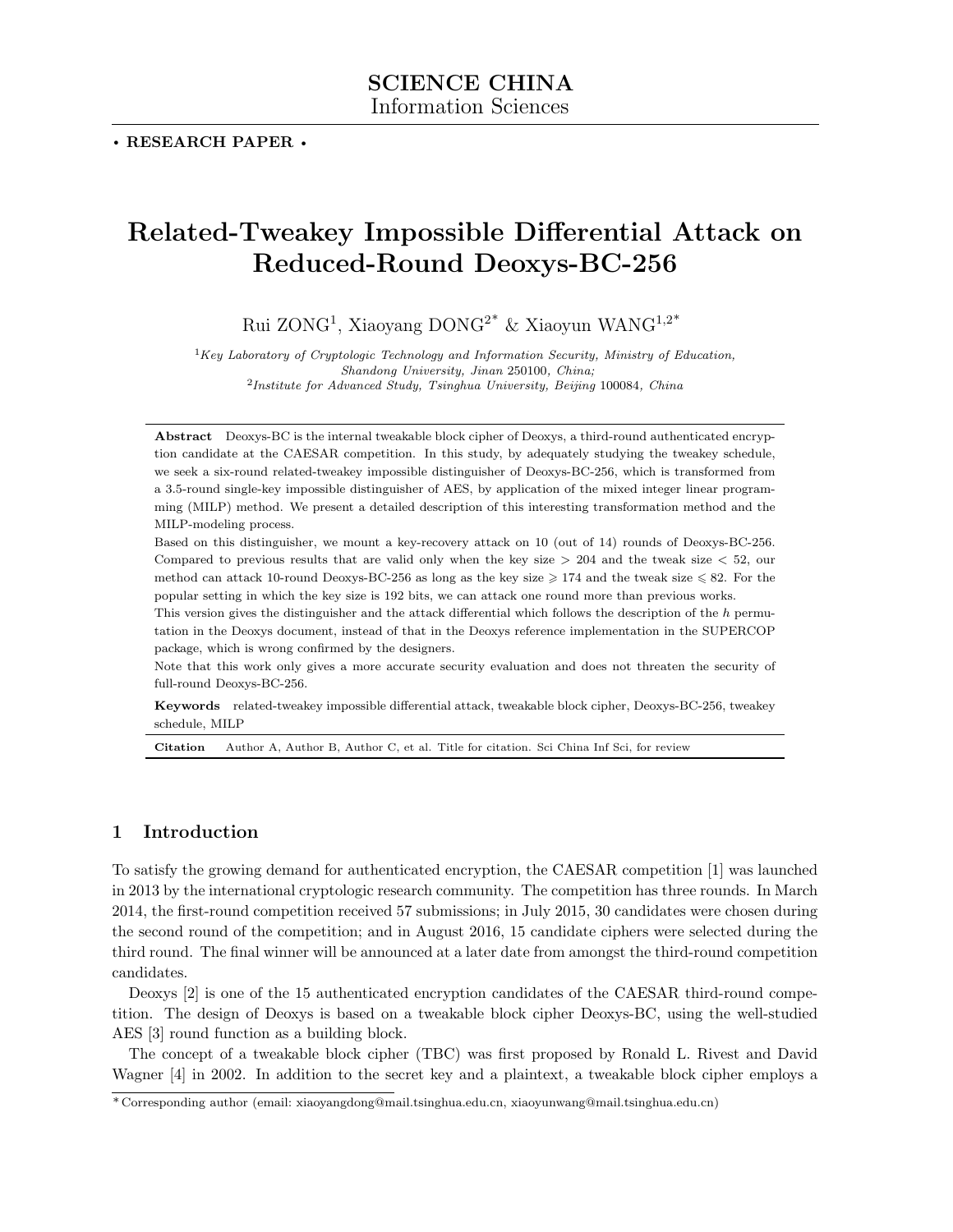third input: the tweak, which can be public, to yield a ciphertext. Its design is mainly motivated to solve the problem that for a traditional block cipher, when encrypted by the same key even in different cases, the plaintext will be transformed into a fixed ciphertext. There have been many TBCs, including Skinny [\[5\]](#page-11-4), PRINCE [\[6\]](#page-11-5), and QARMA [\[7\]](#page-11-6).

In contrast to many tweakable block constructions that take a known permutation or a block cipher as a black box and use the tweak as an independent input, Deoxys-BC adopts the TWEAKEY framework [\[8\]](#page-11-7), which provides a unified view of the key and the tweak, denoted by tweakey. This means that when given the public round permutation (for instance, the AES round function), the tweakable block cipher can be a primitive with arbitrary tweak and key sizes. For ciphers that adopt this framework, a dedicated tweakey schedule will use the  $(k+t)$ -bit tweakey, composed of a k-bit key (k can be almost any value) and a t-bit tweak, to produce n-bit round subtweakeys. For Deoxys-BC, there are two versions: Deoxys-BC-256 with a 256-bit tweakey and Deoxys-BC-384 with a 384-bit tweakey. The subtweakey size is 128 bits for both versions. In Deoxys, the size of the key and the tweak can vary within the tweakey length as long as the key size is longer than or equal to the block size, i.e., 128 bits.

Related Work At FSE 2018, a work [\[9\]](#page-12-0) using related-tweakey rectangle attacks to analyze both Deoxys-BC-256 and Deoxys-BC-384 was presented. Compared to the security evaluation given by the designer, the work in [\[9\]](#page-12-0) improved the number of analyzed rounds by two for Dexoys-BC-256 and five for Deoxys-BC-384. These attacks greatly improved the related-tweakey differential bounds provided by the designers.

The original version of this manuscript adopts the description of the h permutation in the Deoxys document [\[2\]](#page-11-1), which is the same as in [\[9\]](#page-12-0). The reviewers of the original manuscript pointed out that the h permutation should be understood as the way in the reference implementation of Deoxys in the SUPERCOP package  $[22]$ . So we adopted the reviewers' advise and thought that the understanding the h permutation in the SUPERCOP package was right by default. Therefore, the published version [\[23\]](#page-12-2) of this manuscript in SCIENCE CHINA Information Sciences follows the understanding of the h permutation in the reference implementation of Deoxys. However, recently we got confirmation from the Deoxys designers that the h permutation in the SUPERCOP package was implemented wrong by mistake. So we update this manuscript as the original version with the distinguisher and the attack differential following the right understanding of the h permutation.

<span id="page-1-0"></span>

| <b>Table 1</b> Cryptanalysis Results for Deoxys-BC-256. Our attack can be mounted on Deoxys-BC-256 with a wider key size |
|--------------------------------------------------------------------------------------------------------------------------|
| range. Since the cipher adopts the TWEAKEY framework (such as the tweak-updating mode, i.e., the tweak can be changed    |
| but the key stays the same), our attack is more efficient as the data complexity can be beyond full-codebook. A beyond-  |
| full-codebook attack on SKINNY was published in [11]; we give a more specified description about beyond-full-codebook    |
| attacks in subsection 2.2.                                                                                               |
|                                                                                                                          |

| Primitive       | Number of Rounds | Tweak Size | Key Size        | Time           | Data      | Attack Type             | Ref.               |
|-----------------|------------------|------------|-----------------|----------------|-----------|-------------------------|--------------------|
|                 | 8/14             | 128        | 128             | $\leq 2^{128}$ | -         | MitM                    |                    |
|                 | $\leqslant 8/14$ | 128        | 128             | $\leq 2^{128}$ | -         | Differential            |                    |
| $Deoxys-BC-256$ | 9/14             | 128        | 128             | $2^{128}$      | $2^{117}$ | Rectangle               | [9]                |
|                 | 10/14            | < 52       | > 204           | 2204           | 2127.58   | Rectangle               | $\left[ 9 \right]$ |
|                 | 10/14            | $\leq 82$  | $\geqslant$ 174 | 2173.1         | $2^{135}$ | Impossible Differential | This Paper         |

Our Contribution: In this study, we analyze Deoxys-BC-256 against impossible differential attacks and give a more accurate security evaluation of 10-round (out of 14-round) Deoxys-BC-256. First, we describe a method that can derive longer related-key impossible distinguishers from single-key impossible distinguishers. Second, using this method, after an adequate study of the tweakey schedule, we build an MILP model of six-round Deoxys-BC-256 and find a six-round related-tweakey impossible distinguisher. Finally, based on this distinguisher, we mount an attack including 10-round Deoxys-BC-256. The attack needs a time complexity of  $2^{173.1}$  10-round encryptions and a data complexity of  $2^{135}$  plaintexts. Compared to previous results, the attack applies to a wider range of key sizes and can attack one more round on Deoxys-BC-256 with a key size of 192 bits, thus providing a more accurate security evaluation. All analysis results are shown in [Table 1.](#page-1-0)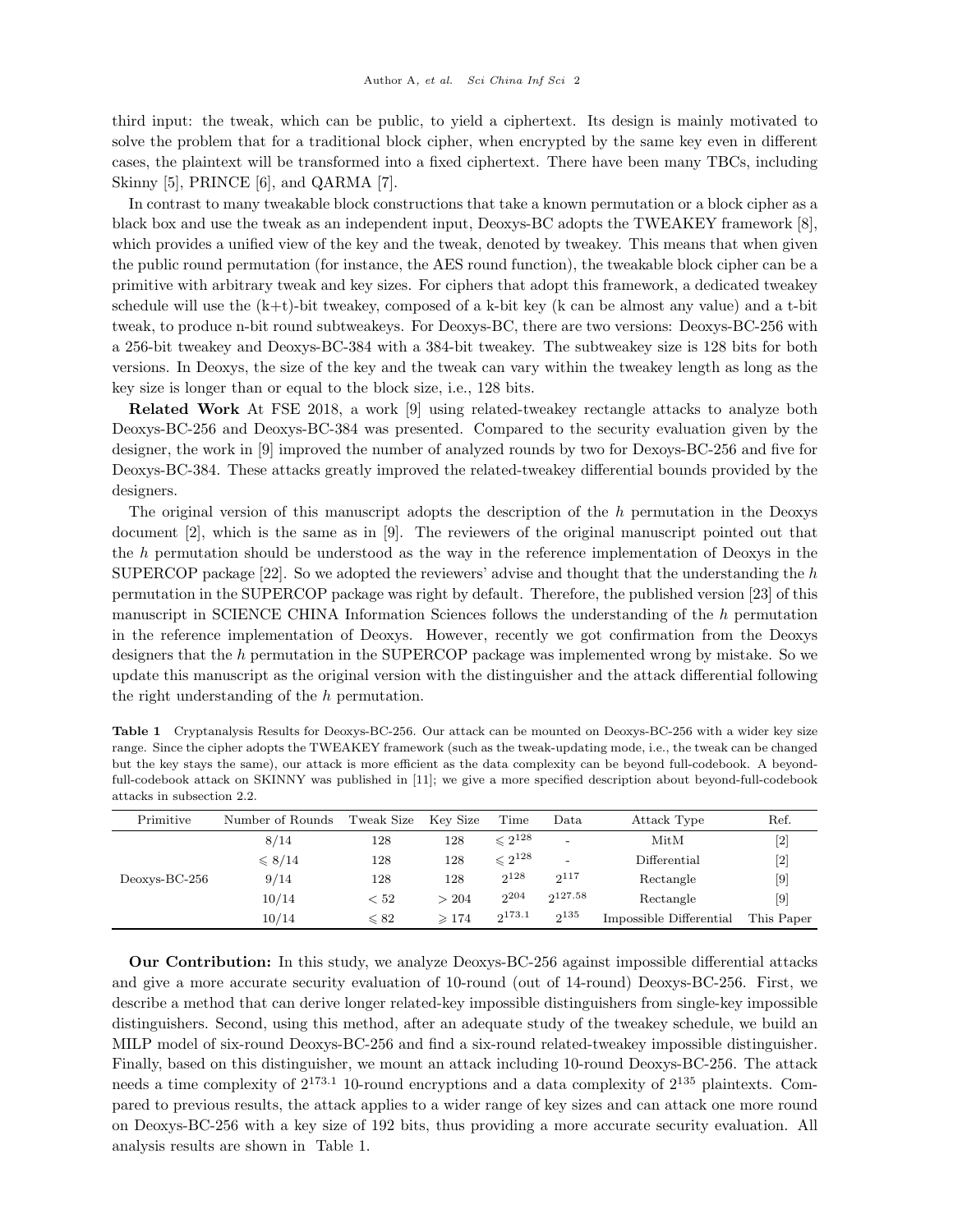# 2 Preliminaries

First, we give a detailed description of Deoxys-BC-256; second, we present a validation of the beyondfull-codebook impossible attack on Deoxys-BC-256. Next, we discuss some useful propositions and the notations used in this paper.

#### <span id="page-2-3"></span>2.1 Description of Deoxys-BC-256

In this section, we recall the details of the Deoxys-BC-256 block cipher. We assume that the reader is familiar with the AES block cipher [\[3\]](#page-11-2). [Figure 1](#page-2-0) shows the structure of Deoxys-BC-256.

<span id="page-2-0"></span>

Figure 1 Structure of Deoxys-BC-256

Deoxys-BC is the internal ad-hoc tweakable block cipher of the Deoxys authenticated encryption scheme, conforming to the TWEAKEY framework [\[8\]](#page-11-7). Except for the two standard inputs of a block cipher, i.e., a plaintext P and a key K, this cipher adopts a third input called a tweak T, i.e.,  $E_K(T, P) = C$ . According to the TWEAKEY framework, we can use a single input, called the tweakey, to provide a unified view of the tweak and the key. The length of the tweakey is the cumulative size of the key and the tweak. For Deoxys-BC-256, the tweakey size is 256 bits; for Deoxys-BC-384, the tweakey size is 384 bits. In this paper, we focus on Deoxys-BC-256. For more information, we refer to [\[2\]](#page-11-1).

Deoxys-BC is an AES-like design, i.e., it is an iterative substitution-permutation network (SPN) that transforms the plaintext through a certain number of round functions (that depend on the tweakey) to a ciphertext. As the Deoxys-BC cipher uses the AES round function, we can represent the internal state as a  $4 \times 4$  matrix of bytes. The corresponding index is

> $Internal State = (0, 1, 2, 3, \dots, 14, 15) =$  $\sqrt{ }$  $\overline{\phantom{a}}$ 0 4 8 12 1 5 9 13 2 6 10 14 3 7 11 15  $\setminus$  $\Bigg\}$

Deoxys-BC-256 round function. The round function, similar to AES, has four operations applied to the internal state, as follows:

• AddRoundTweakey(AK) - XOR the 128-bit round subtweakey (defined further) to the internal state,

- SubBytes(SB) Apply the 8-bit Sbox S of AES [\[3\]](#page-11-2) to each of the 16 bytes of the internal state  $^{1}$ ,
- ShiftRows(SR) Rotate the 4-byte *i*-th row left by  $\rho[i]$  positions, where  $\rho=(0,1,2,3)$ ,

• MixColumns(MC) - Multiply the internal state by the  $4 \times 4$  constant MDS matrix M defined below whose coefficients lie in  $\mathbb{K}^{2}$ . The matrix **M** and the inverse matrix  $\overline{M}$  are shown as follows:

<span id="page-2-2"></span><span id="page-2-1"></span><sup>1)</sup> the specified detail of the Sbox is not presented as it does not influence the analysis process in this paper.

<sup>2)</sup> K denotes the base field as  $GF(2^8)$  defined by the irreducible polynomial  $x^8 + x^4 + x^3 + x + 1$ . This is the base field used in AES.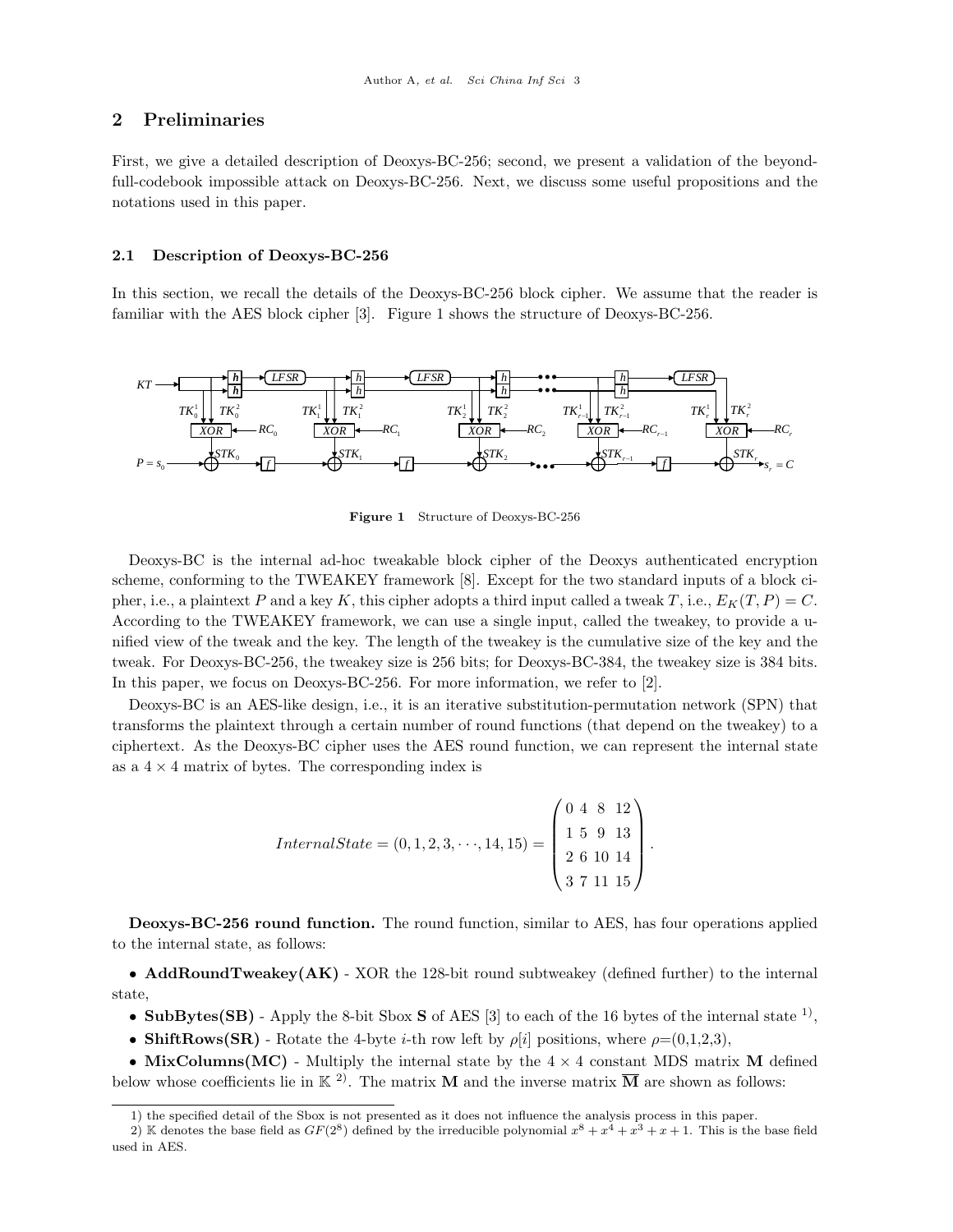$$
\mathbf{M} = \begin{pmatrix} 2 & 3 & 1 & 1 \\ 1 & 2 & 3 & 1 \\ 1 & 1 & 2 & 3 \\ 3 & 1 & 1 & 2 \end{pmatrix} \overline{\mathbf{M}} = \begin{pmatrix} 14 & 11 & 13 & 9 \\ 9 & 14 & 11 & 13 \\ 13 & 9 & 14 & 11 \\ 11 & 13 & 9 & 14 \end{pmatrix}
$$

After the last round, a final AK operation is performed to produce the ciphertext.

Definition of the Subtweakey. The structure of the tweakey schedule distinguishes Deoxys-BC from the classical construction of an AES-like block cipher.

We denote the concatenation of the key K and the tweak T as  $KT$ , i.e.,  $KT = K||T$ . Then, the tweakey state is divided into 128-bit words. For Deoxys-BC-256, the size of KT is 256 bits, with the first (most significant) 128 bits of KT denoted as  $KT^2$  and the second as  $KT^1$ .

A subtweakey of the  $i$ -th round is defined as

$$
STK_i = TK_i^1 \oplus TK_i^2 \oplus RC_i. \tag{1}
$$

The 128-bit words  $TK_i^2$  and  $TK_i^1$  are outputs produced by a special tweakey schedule algorithm, initialized with  $TK_0^1 = KT^1$  and  $TK_0^2 = KT^2$ . The tweakey schedule algorithm is defined as

$$
TK_{i+1}^1 = h(TK_i^1), TK_{i+1}^2 = h(LFSR(TK_i^2)),\tag{2}
$$

<span id="page-3-1"></span>The h operation, shown in [Table 2,](#page-3-1) is a simple byte permutation.

| Table 2<br>$n$ - Permutation |  |            |          |               |             |    |           |                |   |    |   |   |           |          |  |  |
|------------------------------|--|------------|----------|---------------|-------------|----|-----------|----------------|---|----|---|---|-----------|----------|--|--|
| ٠<br>Ŧ                       |  |            | $\Omega$ | $\Omega$<br>Ω |             | 5  | 6         | $\overline{ }$ |   | 9  |   |   |           |          |  |  |
| h(i)                         |  | $\sqrt{2}$ |          | ⊥∠            | ►<br>∽<br>◡ | 10 | 1 H<br>15 | $\mathbf{0}$   | 9 | 14 | 3 | 4 | 19.<br>ŦΩ | $\Omega$ |  |  |

 $T_{\rm max}$   $\sim$  Permutation

The LFSR function is simply the application of a linear feedback shifting register to each of the 16 bytes of a tweakey 128-bit word, i.e.,

$$
LFSR(x_7||x_6||x_5||x_4||x_3||x_2||x_1||x_0) = (x_6||x_5||x_4||x_3||x_2||x_1||x_0||x_7 \oplus x_5).
$$

Finally,  $RC<sub>i</sub>$  are the round constants of the tweakey schedule, and are defined as

$$
RC_i = \begin{pmatrix} 1 & RCON[i] & 0 & 0 \\ 2 & RCON[i] & 0 & 0 \\ 4 & RCON[i] & 0 & 0 \\ 8 & RCON[i] & 0 & 0 \end{pmatrix}
$$

where  $RCON[i]$  denotes the *i*-th key schedule constants of the AES.

Deoxys: Deoxys is an authenticated encryption design based on Deoxys-BC. It has two modes: Deoxys-I, a nonce-based authenticated encryption scheme to be used in a nonce-respecting setting; and Deoxys-II, a nonce-based authenticated encryption scheme that can provide security even in a noncemisuse setting.

With the recommended parameters, when instantiated with the Deoxys-BC-256 block cipher, the two modes lead to a 128-bit key version (denoted as Deoxys-I-128-128 and Deoxys-II-128-128). For more information about Deoxys, we refer to the Deoxys document [\[2\]](#page-11-1).

#### <span id="page-3-0"></span>2.2 Beyond Full-Codebook

Recall that a tweakable block cipher takes as its input a key (of fixed length n) and a tweak (of fixed length t). The TWEAKEY framework [\[8\]](#page-11-7) offers further flexibility in setting the limit of data resources for an attack. For ciphers adopting the TWEAKEY framework, such as Deoxys-BC-256, one can add a tweak of almost any length and/or extend the key space of the block cipher to (almost) any size as long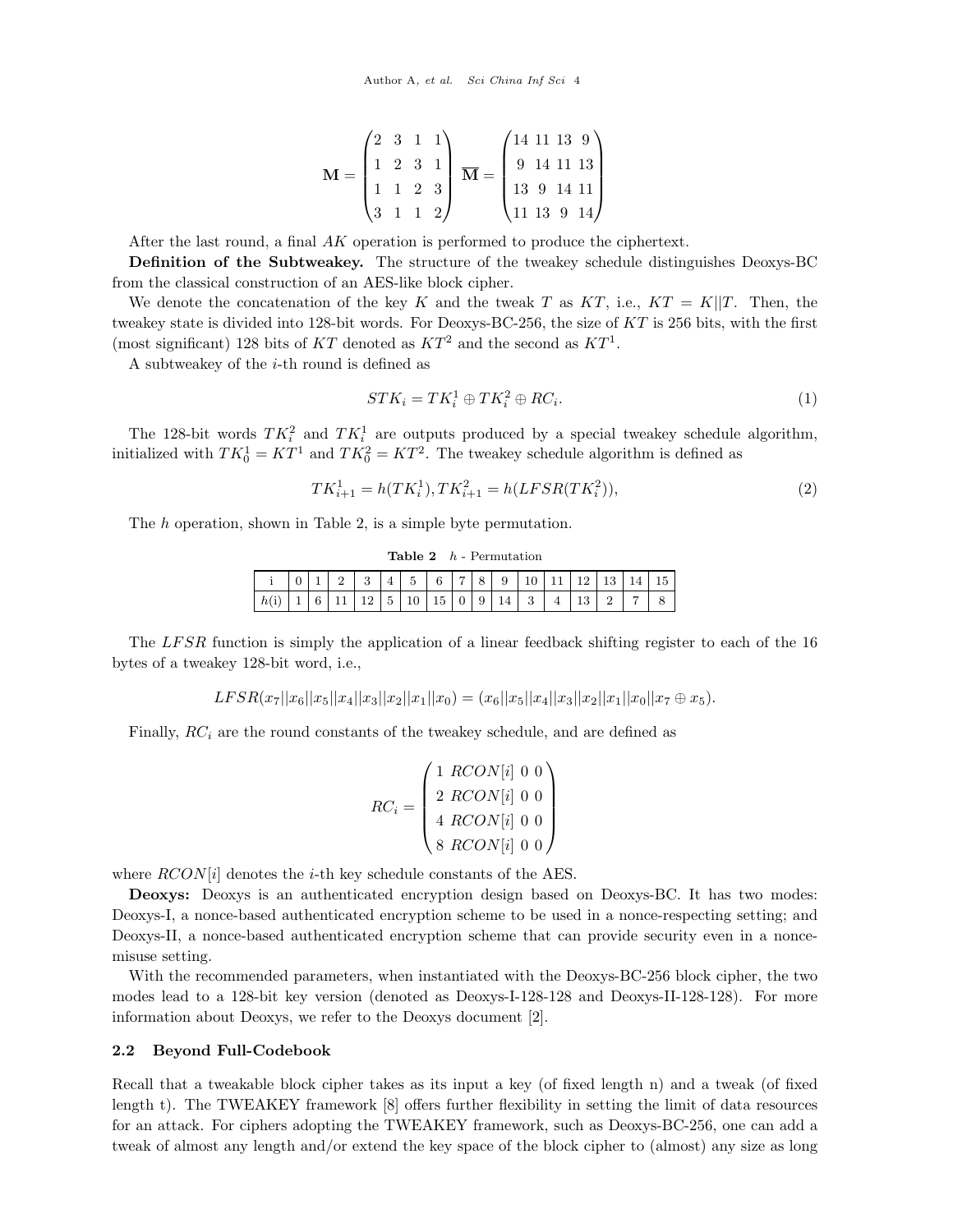as the key space and the tweak space are suitable for the tweakey schedule. This provides attackers with a potentially optimal strategy to attack the ciphers: select the key size as large as possible, which results in a higher security claim, as long as the size of the tweak is large enough to supply the required data. Thus, in this scenario, an attack can be valid even if the data complexity is beyond full-codebook, and an attack is more difficult when the key size is smaller (the size range is wider).

In fact, beyond-full-codebook attacks have been shown to be realistic and powerful. In [\[10\]](#page-12-4), the authors analyze the NIST standard for Format-Preserving Encryption with beyond-full-codebook attacks and exploit the fact that the cipher is a Feistel-based tweakable block cipher. In [\[11\]](#page-12-3), several beyond-fullcodebook attacks on different versions of SKINNY are presented.

In [\[9\]](#page-12-0), the authors discuss beyond-full-codebook attacks for tweakable block ciphers. They also examine beyond-codebook rectangle attacks on Deoxys-BC. However, the beyond-full-codebook rectangle attack is complex and may be impossible as the sufficiently large plaintext/tweak space also provides too many wrong pairs that probabilistically satisfy the same input and output differences without following the characteristic. However, when considering the impossible differential attack, this problem does not exist because the differential propagates with probability 1 or 0.

#### 2.3 Some Propositions

Proposition 1 (Differential Property of Sbox, [\[12\]](#page-12-5)). Given the nonzero input and output differences of an Sbox, there exists only one pair of actual values on average to satisfy these two differences.

Proposition 2 (The 3.5-Round Single-Key Impossible Distinguisher of AES [\[13\]](#page-12-6)). Consider 3.5-round AES encryption which omits the last MC operation. If a pair of plaintexts differ by only one byte, then the ciphertexts cannot be equal in any of the following combinations of bytes:  $(0.5, 10, 15)$ ,  $(3.4, 9, 14)$ ,  $(2,7,8,13)$ , or  $(1,6,11,12)$ .

Proof: If the plaintexts differ only in one byte, they will be active in all four bytes of one column after the first  $MC$  operation. Then, after the second  $MC$ , the difference will be active in all bytes. On the other hand, if the ciphertexts are equal in one of the four prohibited combinations of bytes, after the third MC, the data will be equal in one column. Thus, before the third  $MC$ , the data in this column is also equal. Therefore, after the second  $MC$ , there are at least 4 bytes in which the data are equal. This is a contradiction since all bytes of the data differ after the MC in the forward direction. Therefore, this is impossible.

One possible case is illustrated in [Figure 2.](#page-5-0)

Proposition 3 (Subtweakey Difference Cancellation). As noticed by the designers [\[2\]](#page-11-1), using the simple LFSR given in [subsection 2.1,](#page-2-3) a single subtweakey difference cancellation can occur every 15 rounds for Deoxys-BC-256. Suppose that a single cell of  $TK^1$  and  $TK^2$  are active. Let al and a2 be differences of the active cells, respectively. Then, the subtweakey difference of the first round is  $a_2 \bigoplus a_1$  at this cell, and in the *i*-th round, the subtweakey difference is  $a_2 \bigoplus LFSR^i(a_1)$ , ignoring the position permutation h. Since al and a2 are both nonzero differences,  $a_2 \bigoplus LFSR^i(a_1) = 0$  can occur once every 15 rounds.

#### 2.4 Notation

- $X_i$  represents the internal state after AK in round i.
- $Y_i$  represents the internal state after SB in round i.
- $Z_i$  represents the internal state after SR in round i.
- $W_i$  represents the internal state after  $MC$  in round i.
- $\Delta S$  represents the difference value of S and S'.
- $(S, S')$  represents a pair of internal states where  $S \bigoplus S' = \Delta S$
- $X[j]$  represents the j-th byte of X.
- $\overline{F}$  represents the inverse function of  $F$ .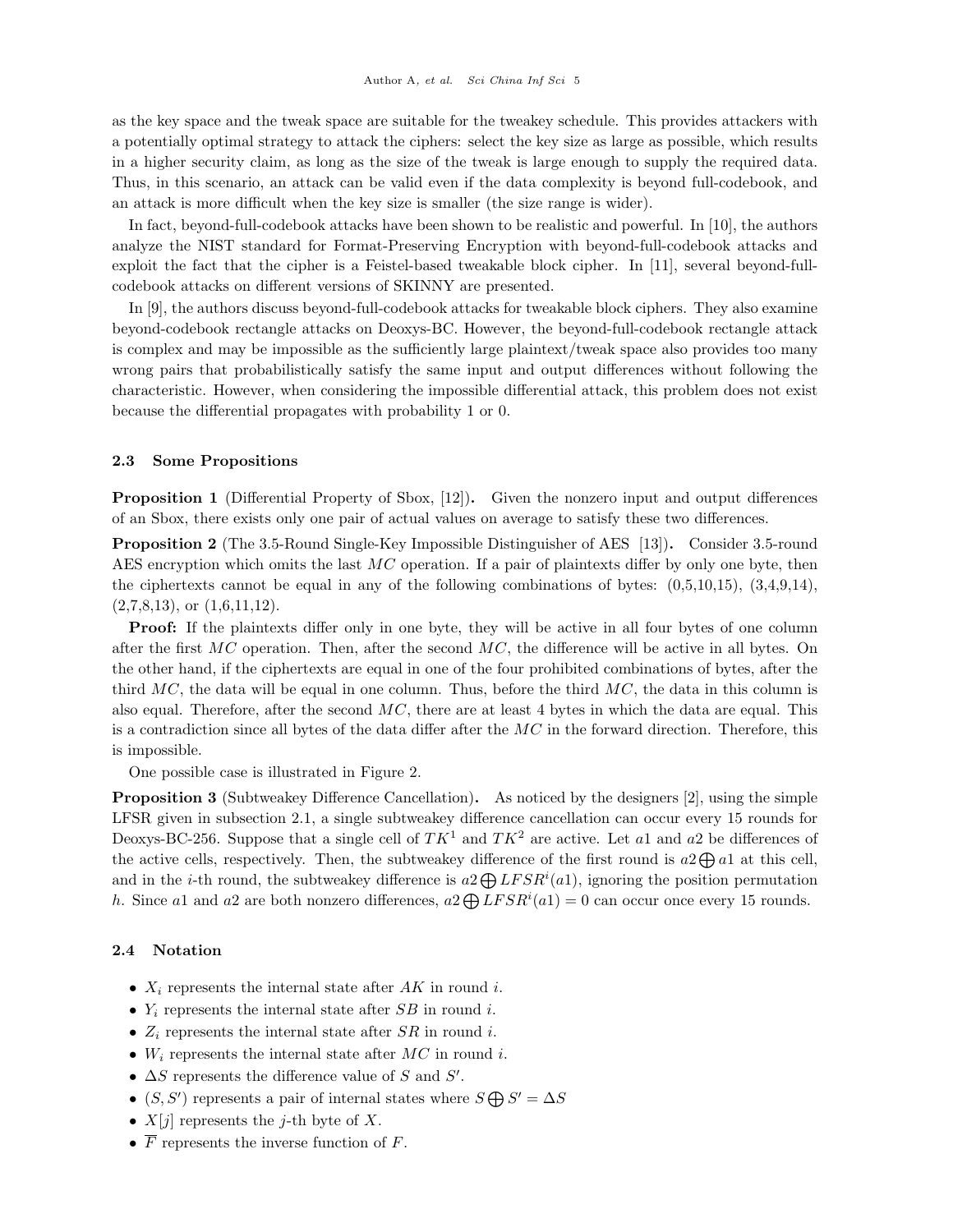<span id="page-5-0"></span>

Figure 2 A 3.5-round Single-Key Impossible Distinguisher of AES

#### 3 Attack on Deoxys-BC-256

#### <span id="page-5-1"></span>3.1 Longer Related-Key Impossible Distinguisher

In this section, we explain the process of extending a single-key impossible differential to a longer relatedkey impossible differential.

First, suppose we already obtained a r-round single-key impossible differential of a cipher:

$$
\Delta Y_i = \Delta in \rightarrow \Delta out = \Delta W_{i+r},
$$

Then, we think about the related-key scenario. When we set  $\Delta X_i = 0$  and  $\Delta K_i = \Delta in$ , after the AK operation, the internal state difference  $\Delta Y_i$  is also  $\Delta in$  as  $\Delta Y_i = \Delta X_i \bigoplus \Delta K_i$ . Similarly, when we set  $\Delta X_{i+r+1} = 0$  and  $\Delta K_{i+r+1} = \Delta out$ , then  $\Delta W_{i+r} = \Delta X_{i+r+1} \bigoplus \Delta K_{i+r+1} = \Delta out$ . Now, we get the input and output difference of the original single-key distinguisher and check whether  $\Delta K_i \to \Delta K_{i+r+1}$ is possible. Notice that not only  $\Delta Y_i$  and  $\Delta W_{i+r}$  but also the key difference from  $\Delta K_i$  to  $\Delta K_{i+r+1}$  will influence the position of active nibbles from  $\Delta Y_i$  and  $\Delta W_{i+r}$ . We need to check whether the contradiction still holds. If it does, we go to the next step; otherwise, we choose another single-key impossible differential and check in the same way.

If contradictions still exist, we can add one round both on the top and on the bottom of the distinguisher. According to the key schedule, we deduce  $\Delta K_{i-1}$  and  $\Delta K_{i+r+2}$  from  $\Delta K_i$  and  $\Delta K_{i+r+1}$ , respectively. After that, we set  $\Delta X_{i-1} = \Delta K_{i-1}$  and  $\Delta X_{i+r+2} = \Delta K_{i+r+2}$ . This will ensure  $\Delta X_i = 0$ and  $\Delta X_{i+r+1} = 0$ . Thus, we get the input and output difference of the distinguisher in the previous step.

Now, we extend the original differential by two more rounds. If possible, we can continue to extend more rounds in the same way.

## <span id="page-5-2"></span>3.2 Search for Related-Tweakey Impossible Distinguisher with MILP method

MILP problems are mathematical optimization problems in which only some variables are constrained to be integers. The goal is to find the optimal value that minimizes/maximizes the objective function satisfying all of the inequality constraints. This was introduced in [\[14\]](#page-12-7) and [\[15\]](#page-12-8) and improved in [\[16–](#page-12-9)[19\]](#page-12-10).

In [\[20\]](#page-12-11) and [\[21\]](#page-12-12), two different automatic tools for searching impossible differentials with the MILP method are presented. However, the tool in [\[20\]](#page-12-11) is not suitable for the related-key setting. In [\[21\]](#page-12-12),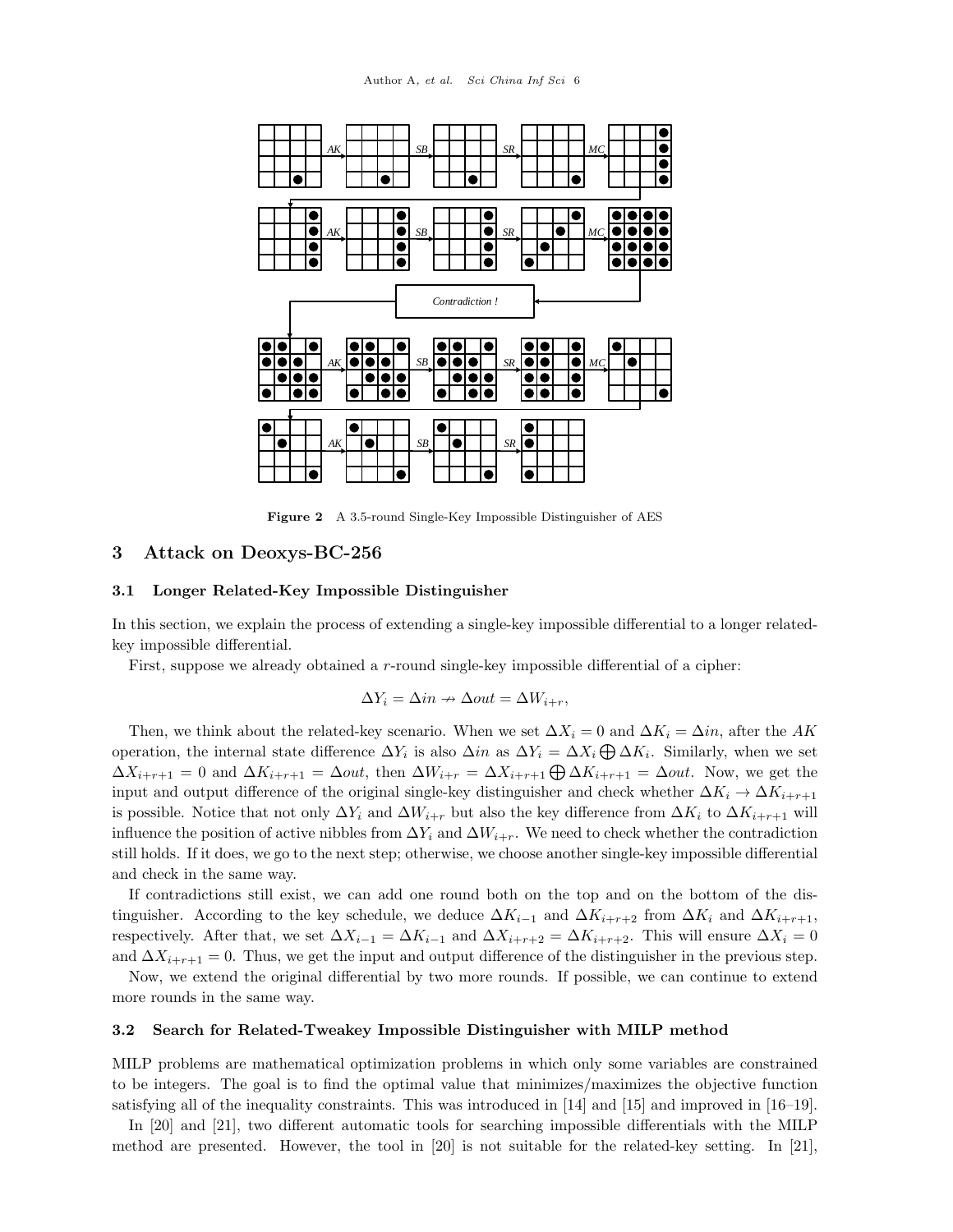

Figure 3 Search for Longer Related-Key Differential

the authors regard searching for the single-key impossible differential and the related-key impossible differential as two completely independent processes. By contrast, our method looks for related-key impossible differentials and tries to derive the relation between the single-key impossible differentials and the related-key impossible differentials.

By using the method described in [subsection 3.1](#page-5-1) and the property of the tweakey schedule in Proposition 3, we extend two more rounds in the bottom of the single-key distinguisher in [Figure 2](#page-5-0) and seek out a six-round related-key distinguisher shown in [Figure 4.](#page-8-0)

Next, we describe the modeling process.

#### Constraints for the Tweakey Schedule

When considered only at the byte level, the subtweakey schedule of two successive rounds is just a byte permutation. We use  $stk_i[j]$   $(stk_{i+1}[j'])$  to denote the activeness of the corresponding relevant bytes in  $STK_i$  ( $STK_{i+1}$ ). The constraint is:

$$
stk_i[j] - stk_{i+1}[j'] = 0, j' = h(j).
$$

When considered at the bit level, the subtweakey differences should satisfy several conditions:

1) As shown in R1 of [Figure 4,](#page-8-0) the  $MC$  operation is a 2-to-3 transformation from  $Z_1$  to  $W_1$ , and  $\Delta W_1[8, 9] = \Delta STK_2[8, 9]$ . To satisfy these two conditions,  $3 \times \Delta STK_2[8]$  should be equal to  $\Delta STK_2[9]$ . As these operations are all in a finite field K (the irreducible polynomial is  $x^8 + x^4 + x^3 + x + 1$ ), we can use eight variables to denote the 8-bit variable  $\Delta STK_i[j]$ .

For example,  $(a_7, a_6, a_5, a_4, a_3, a_2, a_1, a_0)$  denotes

$$
\Delta STK_2[8] = a_7x^7 + a_6x^6 + a_5x^5 + a_4x^4 + a_3x^3 + a_2x^2 + a_1x + a_0,
$$

then

$$
3 \times \Delta STK_2[8]
$$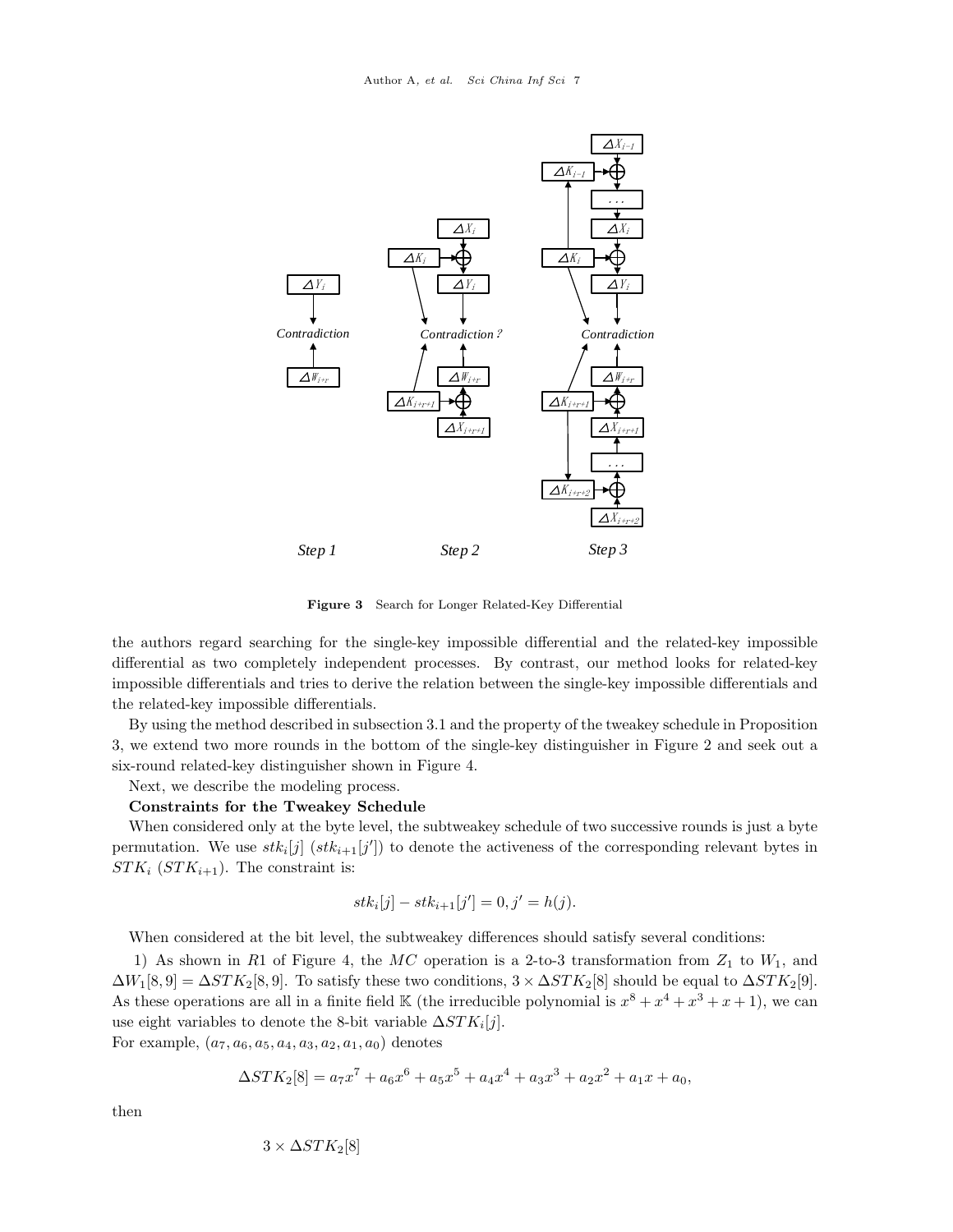$$
= (x + 1) \cdot (a_7 x^7 + a_6 x^6 + a_5 x^5 + a_4 x^4 + a_3 x^3 + a_2 x^2 + a_1 x + a_0)
$$
  
=  $(a_6 \oplus a_7)x^7 + (a_5 \oplus a_6)x^6 + (a_4 \oplus a_5)x^5 + (a_3 \oplus a_4 \oplus a_7)x^4 + (a_2 \oplus a_3 \oplus a_7)x^3 + (a_1 \oplus a_2)x^2 + (a_0 \oplus a_1 \oplus a_7)x + (a_0 \oplus a_7).$  (3)

 $(b_7, b_6, b_5, b_4, b_3, b_2, b_1, b_0)$  denotes

$$
\Delta STK_2[9] = b_7x^7 + b_6x^6 + b_5x^5 + b_4x^4 + b_3x^3 + b_2x^2 + b_1x + b_0,
$$

Then,

$$
3 \times \Delta STK_2[8] = \Delta STK_2[9]
$$

can be represented by

$$
a_6 \oplus a_7 = b_7, a_5 \oplus a_6 = b_6,a_4 \oplus a_5 = b_5, a_3 \oplus a_4 \oplus a_7 = b_4,a_2 \oplus a_3 \oplus a_7 = b_3, a_1 \oplus a_2 = b_2,a_0 \oplus a_1 \oplus a_7 = b_1, a_0 \oplus a_7 = b_0.
$$
\n(4)

These equations can be described by MILP constraints. For example,  $a_6 \oplus a_7 = b_7$  can be restrained by

$$
a_6 + a_7 + b_7 - 2d_{\oplus} = 0,\t\t(5)
$$

where  $d_{\oplus}$  is a dummy bit variable.

 $a_3 \oplus a_4 \oplus a_7 = b_4$  can be restrained by

$$
-a_3 + a_4 + a_7 + b_4 \ge 0, \quad a_3 - a_4 + a_7 + b_4 \ge 0,
$$
  
\n
$$
a_3 + a_4 - a_7 + b_4 \ge 0, \quad a_3 + a_4 + a_7 - b_4 \ge 0,
$$
  
\n
$$
a_3 - a_4 - a_7 - b_4 \ge -2, \quad -a_3 + a_4 - a_7 - b_4 \ge -2,
$$
  
\n
$$
-a_3 - a_4 + a_7 - b_4 \ge -2, \quad -a_3 - a_4 - a_7 + b_4 \ge -2.
$$
\n(6)

The other equations in (3) can be described as MILP constraints in a similar way to (4) and (5).

2) The difference of  $W_5$  is equivalent to the difference of  $STK_6$ ; and in the backward direction,  $W_4$  has at most three active columns. Thus, after a  $MC$  operation, the corresponding column of  $Z_5$  has at most 3 active bytes. What's more, after a  $\overline{SR}$  and  $\overline{SB}$  operation in R5, the positions of active bytes in  $STK_5$  and  $X_5$  occupy at most three columns. For example,  $\Delta Z_5[2] = 0$  is equivalent to  $13 \times \Delta W_5[0] = 9 \times \Delta W_5[1]$ . The modeling process is similar to that in Step 1.

3) According to Proposition 3, we can set the 2 bytes in R7 inactive, so the corresponding two values should be zero. This means  $\Delta T K_7^1[1] = \Delta T K_7^2[1]$  and  $\Delta T K_7^1[6] = \Delta T K_7^2[6]$ . The bit-level modeling process is simple and similar to that in Step 1.

**Constraints for AK.** We use  $(w_{i-1}[j], stk_i[j], x_i[j])$  to denote the activeness of the corresponding relevant bytes in  $(W_{i-1}, STK_i, X_i)$ . Then, for  $(w_{i-1}[j], stk_i[j], x_i[j])$ , the possible values are  $(0, 0, 0), (0, 1, 1),$  $(1, 0, 1), (1, 1, 0),$  and  $(1, 1, 1).$  We can use the following inequalities to include all five solutions:

$$
w_{i-1}[j] + stk_i[j] - x_i[j] \ge 0
$$
  
\n
$$
w_{i-1}[j] - stk_i[j] + x_i[j] \ge 0
$$
  
\n
$$
- w_{i-1}[j] + stk_i[j] + x_i[j] \ge 0.
$$

Constraints for SB. As the SB operation does not change the activeness of a byte, it is equivalent to  $y_i[j] - x_i[j] = 0.$ 

Constraints for SR. This operation is a byte permutation and does not change the activeness of bytes either. We use  $z_i[j'] - y_i[j] = 0$  to denote  $SR$  with  $j = SR(j')$ .

Constraints for MC. Modeling the MC operation is essentially expressing the transformation property of the MDS matrix with branch number 5. For all input and output differences, except the case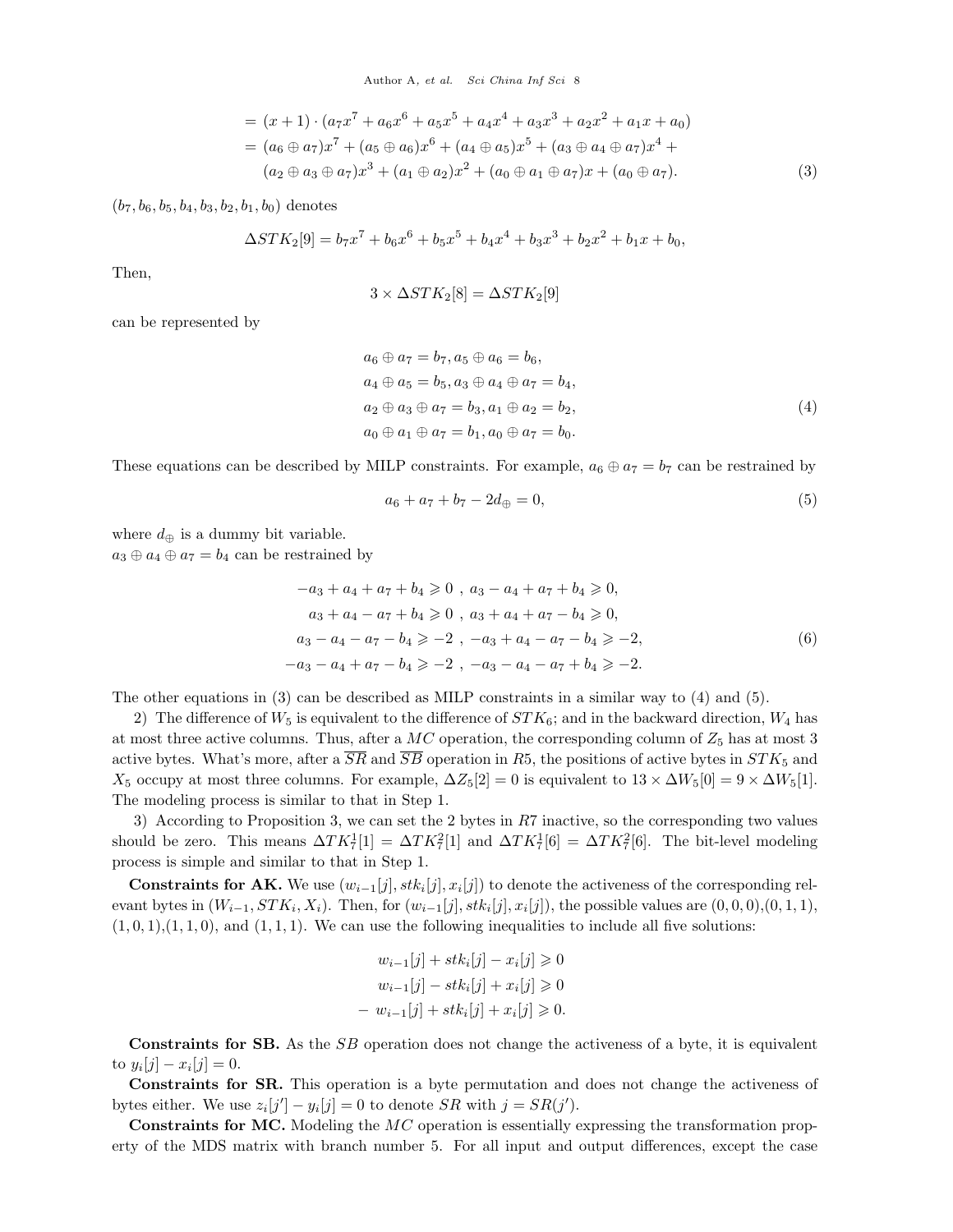where all of them are zero, the number of active bytes is at least 5. Then, the number of solutions is  $2^8 - C_8^1 - C_8^2 - C_8^3 - C_8^4 = 94$ . We use  $(z_i[0], z_i[1], z_i[2], z_i[3], w_i[0], w_i[1], w_i[2], w_i[3])$  to denote the activeness of the eight input and output differences. The solutions can be denoted by the following inequalities:

$$
-4 \times z_i[0] + z_i[1] + z_i[2] + z_i[3] + w_i[0] + w_i[1] + w_i[2] + w_i[3] \ge 0
$$
  
\n
$$
z_i[0] - 4 \times z_i[1] + z_i[2] + z_i[3] + w_i[0] + w_i[1] + w_i[2] + w_i[3] \ge 0
$$
  
\n
$$
z_i[0] + z_i[1] - 4 \times z_i[2] + z_i[3] + w_i[0] + w_i[1] + w_i[2] + w_i[3] \ge 0
$$
  
\n
$$
z_i[0] + z_i[1] + z_i[2] - 4 \times z_i[3] + w_i[0] + w_i[1] + w_i[2] + w_i[3] \ge 0
$$
  
\n
$$
z_i[0] + z_i[1] + z_i[2] + z_i[3] - 4 \times w_i[0] + w_i[1] + w_i[2] + w_i[3] \ge 0
$$
  
\n
$$
z_i[0] + z_i[1] + z_i[2] + z_i[3] + w_i[0] - 4 \times w_i[1] + w_i[2] + w_i[3] \ge 0
$$
  
\n
$$
z_i[0] + z_i[1] + z_i[2] + z_i[3] + w_i[0] + w_i[1] - 4 \times w_i[2] + w_i[3] \ge 0
$$
  
\n
$$
z_i[0] + z_i[1] + z_i[2] + z_i[3] + w_i[0] + w_i[1] + w_i[2] - 4 \times w_i[3] \ge 0.
$$

<span id="page-8-0"></span>In order to satisfy the second constraint of the tweakey schedule, we need to add one more inequality for the MC in R5:

$$
z_i[0] + z_i[1] + z_i[2] + z_i[3] + w_i[0] + w_i[1] + w_i[2] + w_i[3] \leq 5.
$$



Figure 4 Related-Key Impossible Distinguisher of Deoxys-BC-256. Green nibbles indicate active bytes of cipher internal states, white nibbles indicate inactive bytes of internal states, gray nibbles indicate uncertain bytes, black nibbles indicate active bytes of the subtweakeys, and yellow nibbles indicate inactive bytes because of Proposition 3. Red boxes indicate contradictions of this distinguisher.

We add all the above constraints into the final model, and set the position of active bytes of the input and the output as fixed. If the returned result we get is  $'infeasible'$ , then the fixed differential is impossible. Finally, we get the impossible differential shown in [Figure 4.](#page-8-0)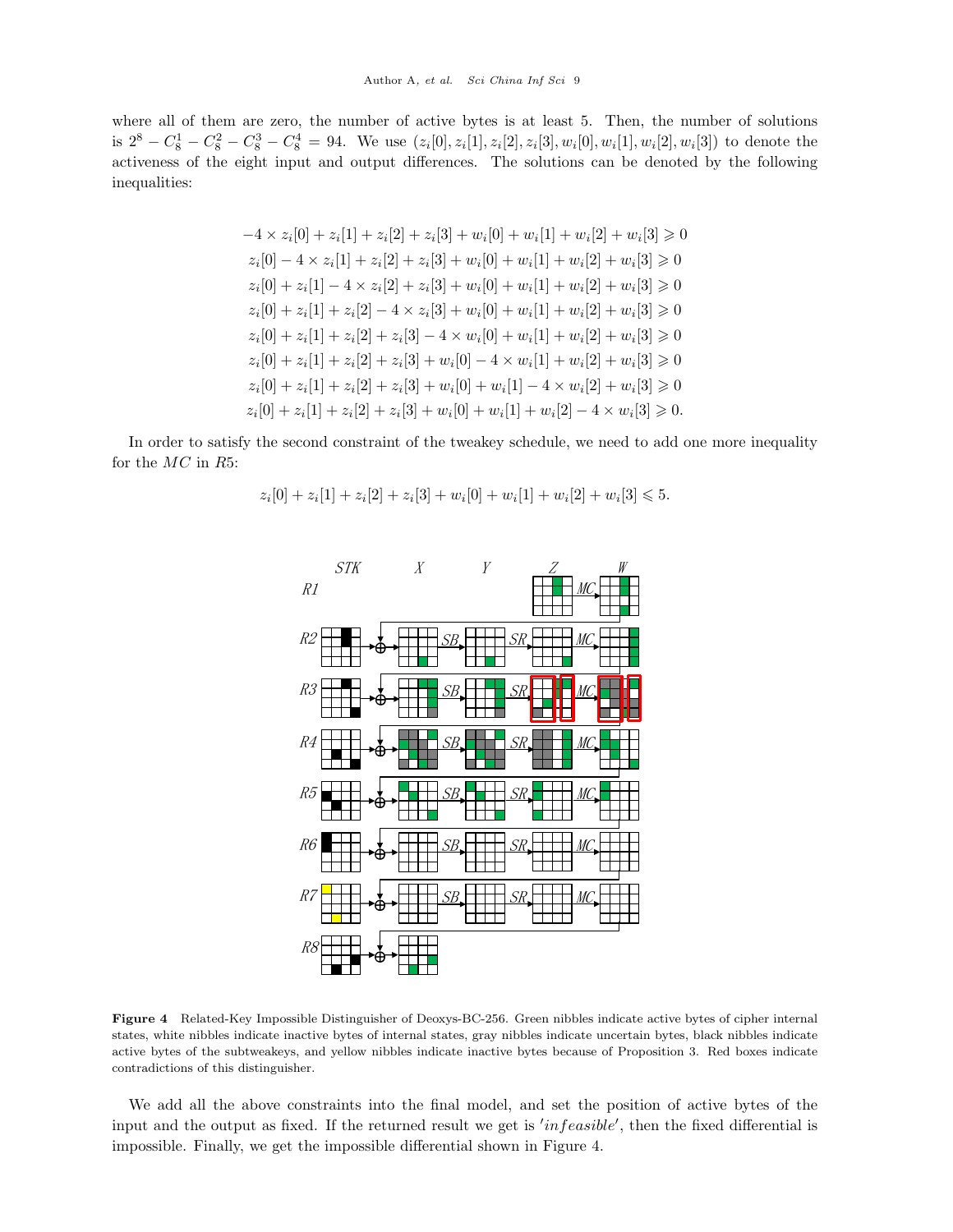<span id="page-9-0"></span>

| Round           | Index            | $\Delta TK^1$ | $\Delta TK^2$ | $\Delta STK$ | $\Delta X$ | $\Delta Z$   | $\Delta W$ |
|-----------------|------------------|---------------|---------------|--------------|------------|--------------|------------|
| $\mathbf{1}$    | 8                |               |               |              |            | $0xf5$       | $0xf5$     |
|                 | 9                |               |               |              |            | 0xf5         | 0x04       |
|                 | $10\,$           |               |               |              |            | 0x00         | 0x00       |
|                 | 11               |               |               |              |            | 0x00         | 0xf1       |
| $\,2$           | 8                | 0xa0          | 0x55          | 0xf5         |            |              |            |
|                 | $\boldsymbol{9}$ | $0x77$        | 0x73          | 0x04         |            |              |            |
|                 | 11               |               |               |              | 0xf1       |              |            |
| 3               | 8                | $0x77$        | 0xe7          | 0x90         |            |              |            |
|                 | $15\,$           | 0xa0          | $0$ xaa       | 0x0a         |            |              |            |
| $\sqrt{4}$      | 6                | 0xa0          | 0x54          | 0xf4         |            |              |            |
|                 | $15\,$           | 0x77          | $0 \times c$  | 0xb9         |            |              |            |
| $\bf 5$         | $\mathbf{1}$     | 0xa0          | 0x9d          | 0xea         |            | $0 \times d$ | 0xf0       |
|                 | $\,6\,$          | $0x77$        | $0xa8$        | 0x08         |            |              |            |
|                 | $\boldsymbol{0}$ |               |               |              |            | 0x2f         | $0x4c$     |
|                 | 3                |               |               |              |            | 0x5e         |            |
| $6\phantom{.}6$ | $\mathbf{0}$     | 0xa0          | 0x50          | 0xf0         |            |              |            |
|                 | $\mathbf{1}$     | 0x77          | 0x3b          | 0x4c         |            |              |            |
| $\overline{7}$  | $\mathbf{0}$     | 0x77          | 0x77          | 0x00         |            |              |            |
|                 | 7                | 0xa0          | 0xa0          | 0x00         |            |              |            |
| $8\,$           | $\,7$            | $0x77$        | 0xef          | 0x98         | 0x98       |              |            |
|                 | 14               | 0xa0          | 0x40          | 0xe0         | 0xe0       |              |            |

Table 3 Actual Values of Impossible Differential Conforming the Distinguisher

In the forward direction from  $Z_1$  to  $Z_3$ , the number of active bytes of the fist two and last columns of  $Z_3$  is 1; in the backward direction from  $X_8$  to  $W_3$ , the corresponding number in  $W_3$  is 3. This is contradict to the transform property of a MDS matrix with branch number 5 as  $1 + 3 = 4 < 5$ .

As the MILP modeling process of the subtweakey difference values is at the bit level and the constraints are strict, as a proof of work, we provide actual values of the differential characteristics conforming to the distinguisher in [Table 3.](#page-9-0)

#### 3.3 Attack Process

We add two rounds both on the top and the bottom of the distinguisher in [subsection 3.2](#page-5-2) and successfully mount a 10-round key recovery attack on Deoxys-BC-256, shown in [Figure 5.](#page-10-0)

In order to better attack the bottom two rounds, we bring forward the AK operation before the SR operation of the previous round and use  $ruK_i$  to denote  $\overline{SR}(\overline{MC}(STK_i))$ . To distinguish the original order, we denote the internal state in R9 and R10 as:  $X \xrightarrow{SB} Y \xrightarrow{ruK} ruX \xrightarrow{SR} ruZ \xrightarrow{MC} ruW$ . Notice that as same as the difference value of  $STK$ , all differences of  $ruK$  are also fixed and known.

The attack process is as follows:

(1) Construct  $2^n$  structures that each structure is made up of  $2^{64}$  plaintexts. In each structure, we set  $\Delta P[14] = \Delta STK_0[14]$  and  $\Delta P[1, 2, 6, 7, 8, 11, 12, 13]$  the 8 active bytes. Then, each structure will provide  $2^{128}$  pairs.

(2) Choose  $(KT, KT')$  that the tweakey difference satisfy the subtweakey difference trail in [Figure 5.](#page-10-0) Encrypt the plaintexts under two tweakeys and only choose the pairs that satisfy  $\overline{MC}(\Delta C)[0, 3, 7, 12, 13] =$ 0 and  $\overline{MC}(\Delta C)[9, 10] = \Delta ruK_{10}[13, 2]$ . Totally, we get  $2^{72+n}$  pairs.

(3) For each of the remaining pairs, do the following steps:

(3.1) Guess the value of  $\Delta W_0[8, 13]$ . Since  $\Delta W_0[9, 14] = \Delta STK_1[9, 14]$  and  $\Delta STK_1[9, 14]$  is known, we can deduce the value of  $\Delta Z_0[8, 9, 10, 11, 12, 13, 14, 15]$  by a  $\overline{MC}$  operation. The value of  $\Delta Y_0[1, 2, 6, 7, 8, 11,$ 12, 13] is also known as  $Y_0[1, 2, 6, 7, 8, 11, 12, 13] = \overline{SR}(Z_0[8, 9, 10, 11, 12, 13, 14, 15])$ . What's more, we can straightly know the value of  $\Delta X_0[1, 2, 6, 7, 8, 11, 12, 13]$  according to plaintext pair and  $\Delta STK_0$ . Using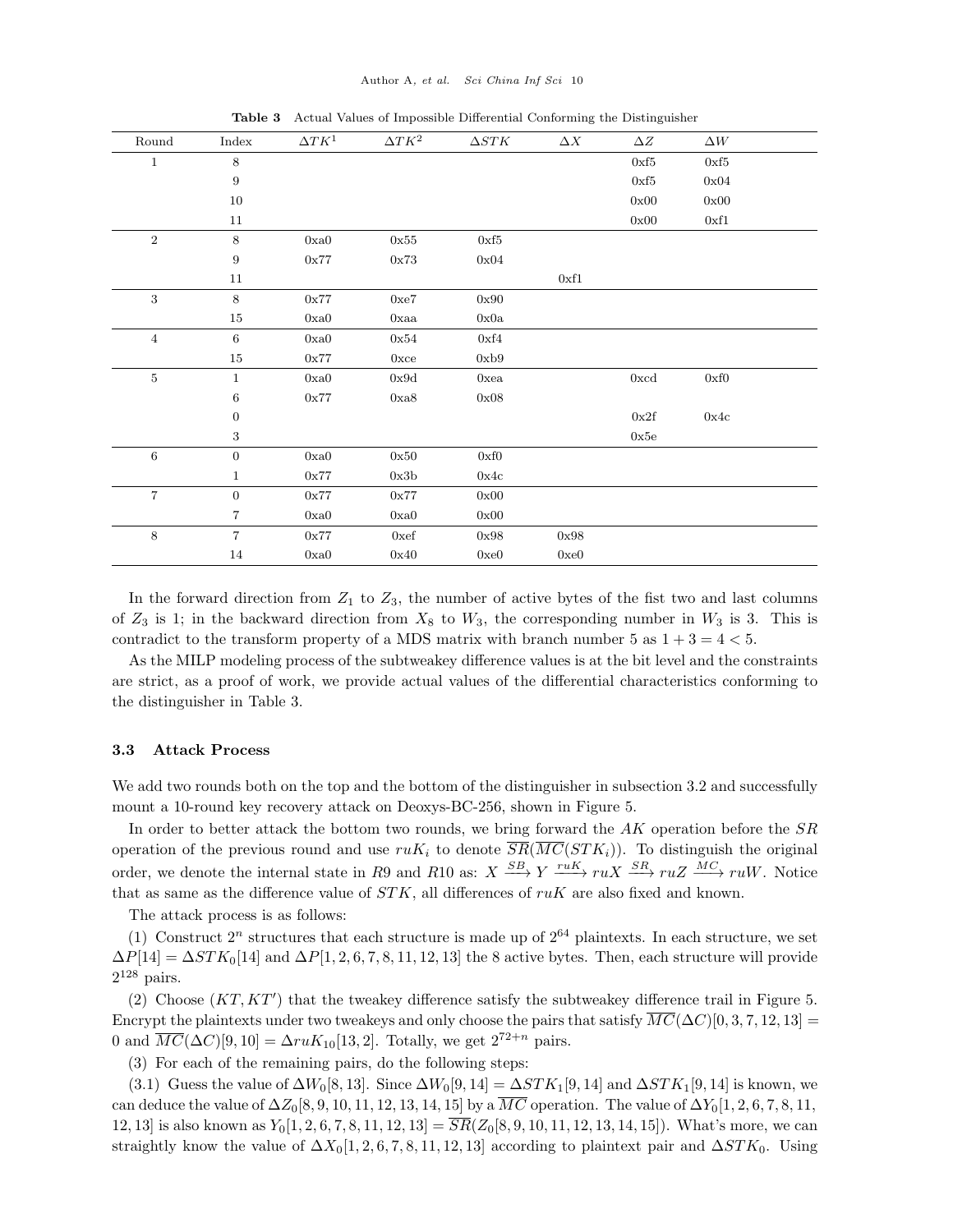<span id="page-10-0"></span>

Figure 5 Attack Process on 10-round Deoxys-BC-256. Black boxes in internal state means these byte differences are brought from subtweakey differences or are equivalent to difference of some subtweakey bytes.

Proposition 1, we get the value of  $X_0[1, 2, 6, 7, 8, 11, 12, 13]$ . Then, we can get 8 bytes information of the tweakey as  $STK_0 = P[1, 2, 6, 7, 8, 11, 12, 13] \oplus X_0[1, 2, 6, 7, 8, 11, 12, 13].$ 

 $(3.2)$  In step  $(3.1)$ , we also get the value of  $Y_0[1, 2, 6, 7, 8, 11, 12, 13]$ . After a SR and a MC, we can get the value of  $W_0[8, 13]$ . And also, as  $\Delta X_1[8, 13] = \Delta W_0[8, 13]$ ,  $\Delta X_1[8, 13]$  is also known. As shown in the distinguisher,  $\Delta W_1[8, 9] = \Delta STK_2[8, 9]$ ,  $\Delta W_1[8, 9]$  is also known. From  $\Delta W_1[8, 9]$  and  $\Delta W_1[10] = 0$ , we can deduce the value of  $\Delta Z_1[8, 9]$ . So we can also know the value of  $\Delta Y_1[8, 13]$  as  $\Delta Y_1[8, 13] = \Delta Z_1[8, 9]$ . Using Proposition 1, we can deduce the value of  $X_1[8, 13]$ . Combining with the known value of  $W_0[8, 13]$ , we can get value of  $STK_1[8, 13]$ .

(3.3) Guess the value of  $\Delta Y_8[7, 14]$ . As  $\Delta ruX_8[14] = \Delta Y_8[14]$ ,  $\Delta ruX_8[1, 2, 6, 8, 11, 12, 13] = \Delta ruX_9[1, 2, 13]$ 6, 8, 11, 12, 13] and  $\Delta ruX_8[7] = \Delta Y_8[7] \oplus \Delta ruX_9[7]$ , we can know the value of all active bytes of  $ruX_8$ (The value of  $\Delta r uK$  is fixed and known.). After a SR and MC operation, we can get the value of  $\Delta X_9[4, 5, 6, 7, 8, 9, 10, 11, 14].$ 

In the backward direction, we can get the difference value of  $ruX_9$  from the ciphertext pairs. As  $\Delta ruK_{10}$ is known, we can get the value  $\Delta Y_9[4, 5, 6, 7, 8, 9, 10, 11, 14]$  from  $\Delta ruX_9[2, 4, 5, 6, 7, 8, 9, 10, 11, 13, 14]$  ⊕  $\Delta ruK_10[2, 7, 8, 13].$ 

Using Proposition 1, we can deduce the value of  $Y_9[4, 5, 6, 7, 8, 9, 10, 11, 14]$ . From the ciphertext value, we can deduce the value of  $ruX_9[4, 5, 6, 7, 8, 9, 10, 11, 14]$  after a  $\overline{SR}$  and  $\overline{MC}$  operation. So, we can get 9 bytes information of the tweakey:  $ruK_{10}[4, 5, 6, 7, 8, 9, 10, 11, 14] = Y_9[4, 5, 6, 7, 8, 9, 10, 11, 14] \oplus$  $ruX<sub>9</sub>[4, 5, 6, 7, 8, 9, 10, 11, 14].$ 

(3.4) In step (3.3), we also get the value of  $X_9[4, 5, 6, 7, 8, 9, 10, 11, 14]$  using Proposition 1. As  $ruW_8$  =  $X_9$ , the value of corresponding bytes of  $ruW_8$  is also known. After a  $\overline{MC}$  operation, we can deduce the value  $ruZ_8[6, 11]$ . So the value of  $ruX_8[14, 7]$  is known as  $ruX_8[14, 7] = ruZ_8[6, 11]$ .

As  $\Delta X_8[14, 7] = \Delta STK_8[14, 7]$  is known, combining with the guessed value of  $\Delta Y_8[14, 7]$ , we can deduce the value of  $Y_8[14, 7]$  using Proposition 1.

So we get another two bytes information of the tweakey:  $ruK_9[14, 7] = Y_8[14, 7] \oplus ruK_8[14, 7]$ .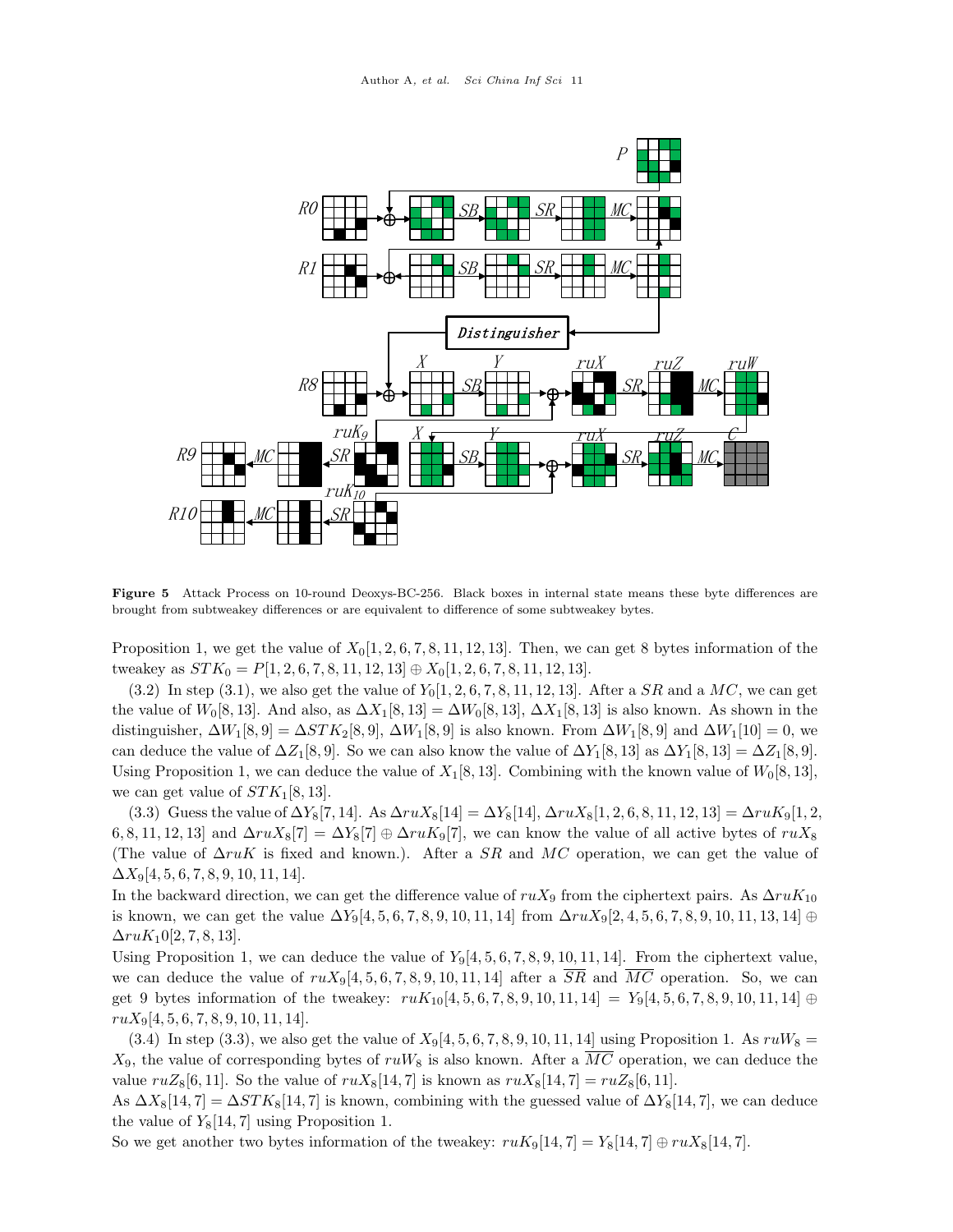(4) We exhaustively search the left key bits and recover the whole tweakey.

#### Complexity Computation:

In total, we can deduce  $8 + 2 + 9 + 2 = 21$  bytes, 168 bits information of the tweakey. As we guess  $2^{32}$  values of  $(\Delta W_0[8, 13], \Delta Y_8[14, 7])$ , each pair can eliminate  $2^{32}$  values of the 168-bit guessed tweakey information. To satisfy  $2^{168} \times (1 - 2^{32}/2^{168})^{2^{72+n}} \ll 1$ , we choose  $n = 71$ .

The data complexity is  $2^{64+71} = 2^{135}$  plaintexts. The time complexity of step (1) for encrypting the plaintexts is  $2 \cdot 2^{64+71} = 2^{136}$ . In step (3), the total number of guesses is  $2^{72+n+32} = 2^{175}$ , which is equivalent to  $2^{175} \cdot (8/16 + 2/16 + 2/16 + 9/16) \cdot 1/10 \cdot 2 \approx 2^{173.1}$  10-round encryptions. Thus the time complexity is approximately  $2^{173.1}$  10-round encryptions.

### Impact on Deoxys Authenticated Encryption:

We stated that the analysis result has no impact on Deoxys when it uses r-round  $(r \geq 10)$  Deoxys-BC-256 as its primitive with the recommended parameters in [\[2\]](#page-11-1): the key size of both Deoxys-I and Deoxys-II based on Deoxys-BC-256 is 128 bits, as the time complexity of our attack is  $2^{173.1}$ , which is larger than  $2^{128}$ .

However, Deoxys with nine-round Deoxys-BC-256 can be attacked. An attack against nine-round Deoxys-BC-256 can be mounted by removing the last round of the 10-round attack. As the used techniques are similar, we skip the details and only present the main attack results for Deoxys-BC-256. For this nineround attack, the relevant tweakey nibbles is  $8 + 2 + 2 = 12$ . To recover the 96-bit tweakey information, we need both a  $2^{119}$  data complexity and time complexity. In fact, after filtering the pairs, the time complexity to recover the key by guessing  $(\Delta W_0[8, 13], \Delta Y_8[7, 14])$  is about  $2^{101}$ , so the time complexity is dominated by encrypting the  $2^{119}$  plaintexts. As the data complexity is less than  $2^{124}$  and the time complexity is less than 2128, this implies Deoxys with nine-round Deoxys-BC-256 can be attacked.

## 4 Conclusion

In this paper, we introduced a method that can seek out longer related-key impossible differentials from single-key impossible differentials. Using this method, we find a six-round related-key impossible distinguisher of Deoxys-BC-256 by applying the MILP method. Based on this distinguisher, we mount a 10-round attack that can attack the cipher with a wider range of key sizes compared with previous results.

Acknowledgements This work was supported by the National Key Research and Development Program of China (Grant No. 2017YFA0303903), the National Natural Science Foundation of China (No. 61672019), National Cryptography Development Fund (No. MMJJ20170121), Zhejiang Province Key R&D Project (No. 2017C01062), the Fundamental Research Funds of Shandong University (No. 2016JC029), and the China Postdoctoral Science Foundation (Grant No. 2017M620807).

#### References

- <span id="page-11-0"></span>1 http://competitions.cr.yp.to/caesar-submissions.html
- <span id="page-11-1"></span>2 Jean J, Nikolić I, Peyrin T, et al. Deoxys v1.41. Submitted to CAESAR, October 2016
- <span id="page-11-2"></span>3 Daemen J, Rijmen V. The Design of Rijndael. AES - the advanced encryption standard. Berlin: Springer, 2002
- <span id="page-11-3"></span>4 Liskov M, Rivest R L, Wagner D. Tweakable Block Ciphers. Journal of Cryptology, 2011, 24(3): 588-613
- <span id="page-11-4"></span>5 Beierle C, Jean J, Kölbl S, et al. The SKINNY family of block ciphers and its low-latency variant MANTIS. In: Robshaw M, Katz J, eds. Advances in Cryptology - CRYPTO 2016. Lecture Notes in Computer Science, Vol 9815. Berlin: Springer 2016. 123-153
- <span id="page-11-5"></span>6 Borghoff J, Canteaut A, Gneysu T, et al. PRINCE - a low-latency block cipher for pervasive computing applications. In: Wang X, Sako K, eds. Advances in Cryptology - ASIACRYPT 2012. Lecture Notes in Computer Science, Vol 7658. Berlin: Springer, 2012. 208-225
- <span id="page-11-6"></span>7 Avanzi R. The QARMA block cipher family - almost MDS matrices over rings with zero divisors, nearly symmetric Even-Mansour constructions with non-involutory central rounds, and search heuristics for low-latency S-Boxes. IACR Transactions on Symmetric Cryptology, 2017, 1: 4-44
- <span id="page-11-7"></span>8 Jean J, Nikolić I, Peyrin T. Tweaks and keys for block ciphers: The TWEAKEY framework. In: Sarkar P, Iwata T, eds. Advances in Cryptology - ASIACRYPT 2014. Lecture Notes in Computer Science, Vol 8874. Berlin: Springer,